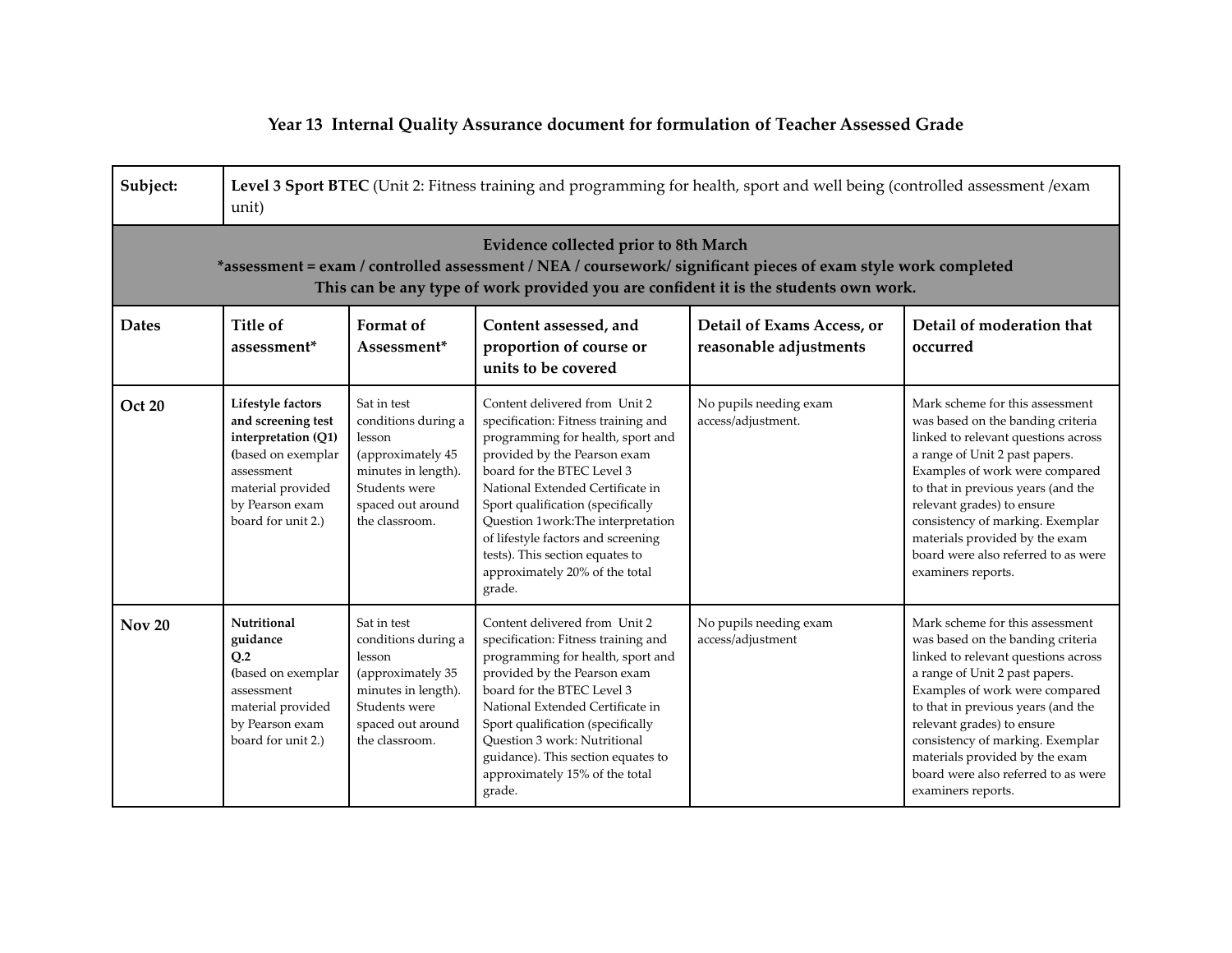| <b>Dec 20</b>                                                                                                                                               | Mock exam<br>$(Q1-3)$<br>(based on exam<br>questions provided<br>by the Pearson<br>exam board for this<br>particular unit -<br>Unit 2: Fitness<br>training and<br>programming).<br>There was a focus<br>on the lifestyle and<br>screening tests,<br>modification<br>techniques and<br>nutrition. | Sat in exam<br>conditions in the<br>hall (90 minutes in<br>length).                                  | Content delivered from Unit 2<br>specification: Fitness training and<br>programming for health, sport and<br>provided by the Pearson exam<br>board for the BTEC Level 3<br>National Extended Certificate in<br>Sport qualification (specifically<br>Question 3 work: Nutritional<br>guidance). This section equates to<br>approximately 50% of the total<br>grade. | No pupils needing exam<br>access/adjustment          | Mark scheme for this assessment<br>was based on the banding criteria<br>linked to relevant questions across<br>a range of Unit 2 past papers.<br>Examples of work were compared<br>to that in previous years (and the<br>relevant grades) to ensure<br>consistency of marking. Exemplar<br>materials provided by the exam<br>board were also referred to as were<br>examiners reports. |  |  |  |
|-------------------------------------------------------------------------------------------------------------------------------------------------------------|--------------------------------------------------------------------------------------------------------------------------------------------------------------------------------------------------------------------------------------------------------------------------------------------------|------------------------------------------------------------------------------------------------------|--------------------------------------------------------------------------------------------------------------------------------------------------------------------------------------------------------------------------------------------------------------------------------------------------------------------------------------------------------------------|------------------------------------------------------|----------------------------------------------------------------------------------------------------------------------------------------------------------------------------------------------------------------------------------------------------------------------------------------------------------------------------------------------------------------------------------------|--|--|--|
| <b>Feb 21</b>                                                                                                                                               | Training<br>methods (Q.4)<br>(based on exemplar<br>assessment<br>material provided<br>by Pearson exam<br>board for unit 2.)                                                                                                                                                                      | Done remotely at<br>home in timed<br>conditions.(approx<br>30 mins)                                  | Content delivered from Unit 2<br>specification: Fitness training and<br>programming for health, sport and<br>provided by the Pearson exam<br>board for the BTEC Level 3<br>National Extended Certificate in<br>Sport qualification (specifically<br>Question 4 work: training methods).<br>This section equates to<br>approximately 15% of the total<br>grade.     | No pupils needing exam<br>access/adjustment          | Mark scheme for this assessment<br>was based on the banding criteria<br>linked to relevant questions across<br>a range of Unit 2 past papers.<br>Examples of work were compared<br>to that in previous years (and the<br>relevant grades) to ensure<br>consistency of marking. Exemplar<br>materials provided by the exam<br>board were also referred to as were<br>examiners reports. |  |  |  |
| <b>Evidence collected after 8th March</b><br>*assessment = exam / controlled assessment / NEA / coursework/ significant pieces of exam style work completed |                                                                                                                                                                                                                                                                                                  |                                                                                                      |                                                                                                                                                                                                                                                                                                                                                                    |                                                      |                                                                                                                                                                                                                                                                                                                                                                                        |  |  |  |
| <b>Dates</b>                                                                                                                                                | <b>Title of</b><br>assessment*                                                                                                                                                                                                                                                                   | Format of<br>Assessment*                                                                             | Content assessed, and<br>proportion of course                                                                                                                                                                                                                                                                                                                      | Detail of Exams Access, or<br>reasonable adjustments | Detail of moderation that<br>occurred                                                                                                                                                                                                                                                                                                                                                  |  |  |  |
| 11/3/21<br>$(p.5 \text{ and } 6)$                                                                                                                           | Principles of<br>training<br>(based on exam<br>questions provided<br>by the Pearson                                                                                                                                                                                                              | Students to be sat<br>in test conditions<br>during a lesson<br>Assessment approx<br>45 min. Students | Content will have been delivered<br>using the Unit 2: Fitness training<br>and programming specification<br>provided by the Pearson exam<br>board for the BTEC Level 3                                                                                                                                                                                              | No pupils needing exam<br>access/adjustment.         | Mark scheme for this assessment<br>was based on the banding criteria<br>linked to relevant questions across<br>a range of Unit 2 past papers.<br>Examples of work were compared                                                                                                                                                                                                        |  |  |  |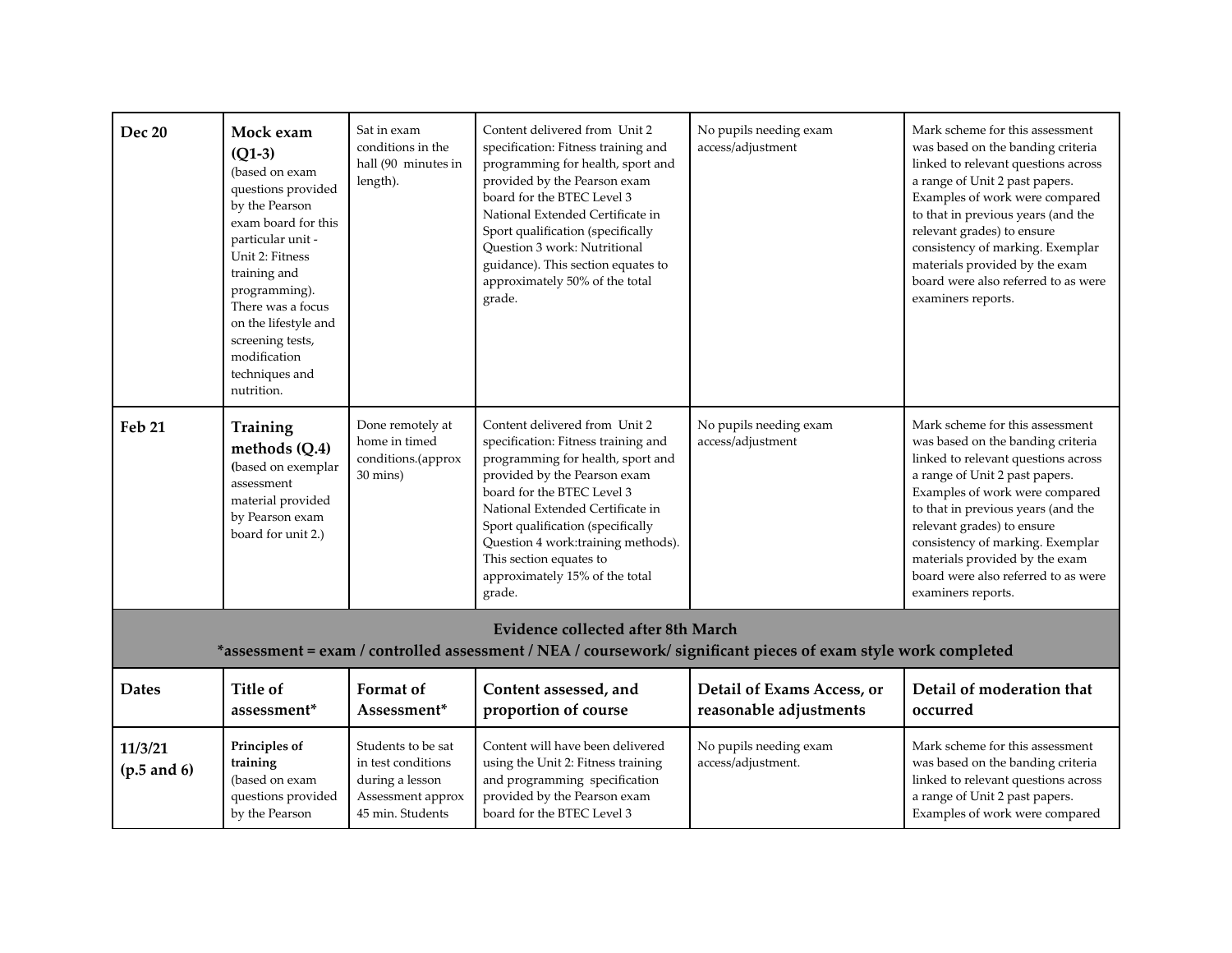|                          | exam board for this<br>particular unit -<br>Unit 2: Fitness<br>training and<br>programming).<br>There will be a<br>focus on the FITT<br>principles of<br>training.                                                                                                                                                             | will be spaced out<br>around the<br>classroom.                                                                                                            | National Extended Certificate in<br>Sport qualification (specifically Q.6<br>work on principles of training<br>which equates to approximately 10<br>% of the total grade                                                                                                                                                                                                           |                                              | to that in previous years (and the<br>relevant grades) to ensure<br>consistency of marking. Exemplar<br>materials provided by the exam<br>board were also referred to as were<br>examiners reports.                                                                                                                                                                                    |
|--------------------------|--------------------------------------------------------------------------------------------------------------------------------------------------------------------------------------------------------------------------------------------------------------------------------------------------------------------------------|-----------------------------------------------------------------------------------------------------------------------------------------------------------|------------------------------------------------------------------------------------------------------------------------------------------------------------------------------------------------------------------------------------------------------------------------------------------------------------------------------------------------------------------------------------|----------------------------------------------|----------------------------------------------------------------------------------------------------------------------------------------------------------------------------------------------------------------------------------------------------------------------------------------------------------------------------------------------------------------------------------------|
| 1/4/21<br>(p.3 and 4)    | Question 1 and<br>2-Lifestyle<br>factors/screening<br>tests and<br>modification<br>techniques.<br>(based on exam<br>questions provided<br>by the Pearson<br>exam board for this<br>particular unit -<br>Unit 2: Fitness<br>training and<br>programming).<br>There will be a<br>focus on the FITT<br>principles of<br>training. | Students to be sat<br>in test conditions<br>during a lesson<br>Assessment approx<br>60 minutes<br>Students will be<br>spaced out around<br>the classroom. | Content will have been delivered<br>using the Unit 2: Fitness training<br>and programming specification<br>provided by the Pearson exam<br>board for the BTEC Level 3<br>National Extended Certificate in<br>Sport qualification (specifically<br>Q.1& 2 lifestyle, screening tests and<br>modification techniques, which<br>equates to approximately 30 % of<br>the total grade.) | No pupils needing exam<br>access/adjustment. | Mark scheme for this assessment<br>was based on the banding criteria<br>linked to relevant questions across<br>a range of Unit 2 past papers.<br>Examples of work were compared<br>to that in previous years (and the<br>relevant grades) to ensure<br>consistency of marking. Exemplar<br>materials provided by the exam<br>board were also referred to as were<br>examiners reports. |
| 29/4/21<br>$(p.3$ and 4) | Ouestion 3 and 4-<br>Nutrition and<br>methods of<br>training.<br>(based on exam<br>questions provided<br>by the Pearson<br>exam board for this<br>particular unit -<br>Unit 2: Fitness<br>training and                                                                                                                         | Students to be sat<br>in test conditions<br>during a lesson<br>Assessment approx<br>60 minutes<br>Students will be<br>spaced out around<br>the classroom. | Content will have been delivered<br>using the Unit 2: Fitness training<br>and programming specification<br>provided by the Pearson exam<br>board for the BTEC Level 3<br>National Extended Certificate in<br>Sport qualification (specifically Q.3<br>& 4 work on nutrition and methods<br>of training which equates to<br>approximately 30% of the total<br>grade).               | No pupils needing exam<br>access/adjustment. | Mark scheme for this assessment<br>was based on the banding criteria<br>linked to relevant questions across<br>a range of Unit 2 past papers.<br>Examples of work were compared<br>to that in previous years (and the<br>relevant grades) to ensure<br>consistency of marking. Exemplar<br>materials provided by the exam<br>board were also referred to as were<br>examiners reports. |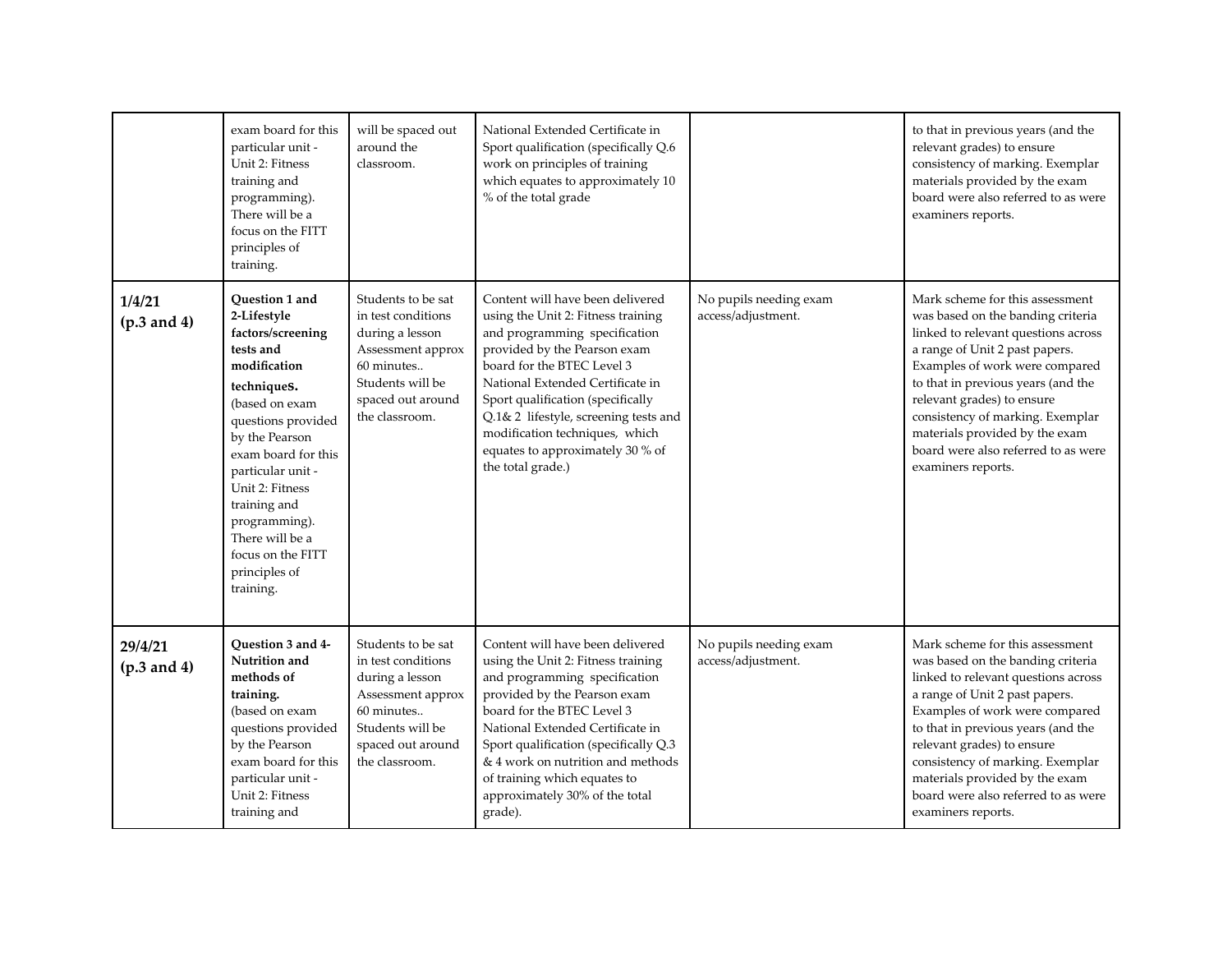|                          | programming).<br>There will be a<br>focus on the FITT<br>principles of<br>training.                                                                                                                                                                                                                         |                                                                                                                                                           |                                                                                                                                                                                                                                                                                                                                                                                         |                                              |                                                                                                                                                                                                                                                                                                                                                                                        |  |  |
|--------------------------|-------------------------------------------------------------------------------------------------------------------------------------------------------------------------------------------------------------------------------------------------------------------------------------------------------------|-----------------------------------------------------------------------------------------------------------------------------------------------------------|-----------------------------------------------------------------------------------------------------------------------------------------------------------------------------------------------------------------------------------------------------------------------------------------------------------------------------------------------------------------------------------------|----------------------------------------------|----------------------------------------------------------------------------------------------------------------------------------------------------------------------------------------------------------------------------------------------------------------------------------------------------------------------------------------------------------------------------------------|--|--|
| 13/5/21<br>$(p/5$ and 6) | Question 5 and<br>6-Training<br>programme<br>and principles<br>of training.<br>(based on exam<br>questions provided<br>by the Pearson<br>exam board for this<br>particular unit -<br>Unit 2: Fitness<br>training and<br>programming).<br>There will be a<br>focus on the FITT<br>principles of<br>training. | Students to be sat<br>in test conditions<br>during a lesson<br>Assessment approx<br>60 minutes<br>Students will be<br>spaced out around<br>the classroom. | Content will have been delivered<br>using the Unit 2: Fitness training<br>and programming specification<br>provided by the Pearson exam<br>board for the BTEC Level 3<br>National Extended Certificate in<br>Sport qualification (specifically Q.5<br>& 6 work on training programme<br>design and principles of training<br>which equates to approximately<br>30% of the total grade). | No pupils needing exam<br>access/adjustment. | Mark scheme for this assessment<br>was based on the banding criteria<br>linked to relevant questions across<br>a range of Unit 2 past papers.<br>Examples of work were compared<br>to that in previous years (and the<br>relevant grades) to ensure<br>consistency of marking. Exemplar<br>materials provided by the exam<br>board were also referred to as were<br>examiners reports. |  |  |
| Calculation<br>of TAG    |                                                                                                                                                                                                                                                                                                             |                                                                                                                                                           | The Year 13 Level 3 Sport BTEC grade is made up of separate grades from both Unit 2 and 3. The coursework for Unit 3 is completed, and therefore the grades<br>available, so the emphasis for TAGs will be on assessment for Unit 2.                                                                                                                                                    |                                              |                                                                                                                                                                                                                                                                                                                                                                                        |  |  |
|                          | <u> Unit 2:</u>                                                                                                                                                                                                                                                                                             |                                                                                                                                                           |                                                                                                                                                                                                                                                                                                                                                                                         |                                              |                                                                                                                                                                                                                                                                                                                                                                                        |  |  |
|                          | This unit is assessed 100% based on performance in one exam paper. As such, the TAGs (overall grade for this particular unit) will be calculated using the<br>following weightings concerning the assessments post - March:                                                                                 |                                                                                                                                                           |                                                                                                                                                                                                                                                                                                                                                                                         |                                              |                                                                                                                                                                                                                                                                                                                                                                                        |  |  |
|                          | FITT principles - 10%<br>Ouestion 1 and 2 assessment - 30%<br>Question 3 and 4 assessment - 30%<br>Question 5 and 6 assessment-30%                                                                                                                                                                          |                                                                                                                                                           |                                                                                                                                                                                                                                                                                                                                                                                         |                                              |                                                                                                                                                                                                                                                                                                                                                                                        |  |  |
|                          |                                                                                                                                                                                                                                                                                                             |                                                                                                                                                           | This means that pupils will still sit the 6 questions they would have done in the exam but they will be broken down into 3 separate assessments.                                                                                                                                                                                                                                        |                                              |                                                                                                                                                                                                                                                                                                                                                                                        |  |  |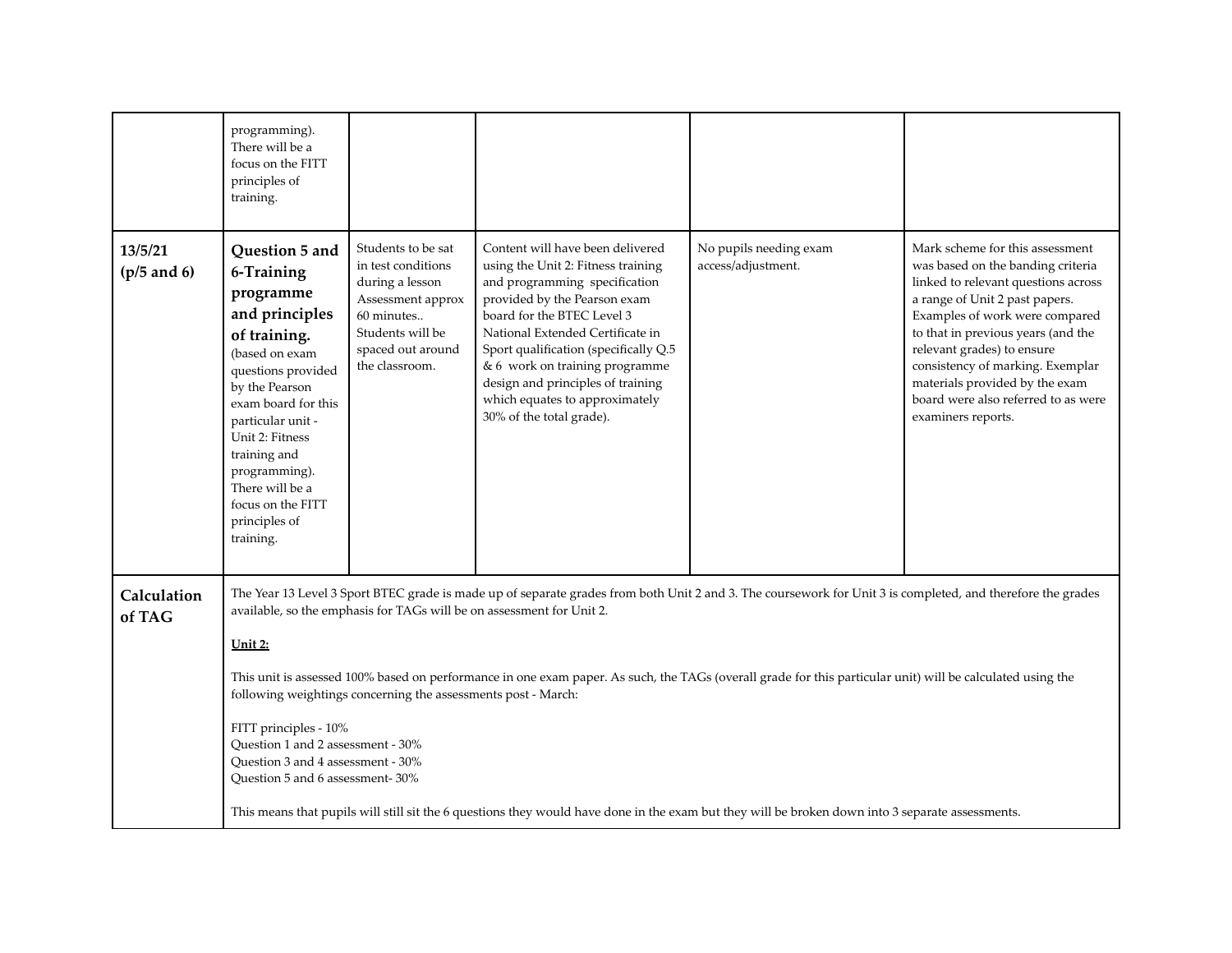|                                                                                           | If any anomalies become apparent during the assessment process post-March then pre-March assessments will be taken into consideration.<br><b>Overall TAG:</b><br>The overall TAG will be calculated by taking into account the students' performance in the Unit 2 assessments (following the calculation of an overall grade for<br>this particular unit), along with their performance in the Unit 3 (Professional Development in the Sports Industry) coursework (Task 1 and Task 2, which would<br>have already been completed by the TAGs deadline).<br>Unit 2 requires 120 GLH, and Unit 3 requires 60 GLH. Therefore, the TAGs will be weighted towards Unit 2 (66% to 33%).<br>Once this has been done this grade will be combined with the banked Year 12 grade, and then an overall TAG for Level 3 Sport BTEC will be calculated (whilst<br>considering a 50/50 split between Year 12 and Year 13). |  |  |  |  |  |  |  |
|-------------------------------------------------------------------------------------------|----------------------------------------------------------------------------------------------------------------------------------------------------------------------------------------------------------------------------------------------------------------------------------------------------------------------------------------------------------------------------------------------------------------------------------------------------------------------------------------------------------------------------------------------------------------------------------------------------------------------------------------------------------------------------------------------------------------------------------------------------------------------------------------------------------------------------------------------------------------------------------------------------------------|--|--|--|--|--|--|--|
|                                                                                           | Checks on grades and progression of students to next level                                                                                                                                                                                                                                                                                                                                                                                                                                                                                                                                                                                                                                                                                                                                                                                                                                                     |  |  |  |  |  |  |  |
| Confirm that<br>prior results<br>have been<br>considered<br>in arriving at<br><b>TAGs</b> | Insert TAGs here - looking at grades for 9-4. 9-5, 9-7 for all students, and also groups of boys / girls, SEN, PP<br>Insert grade profiles here for previous years - 2017 to 2020 for all students, and also groups of boys / girls, SEN, PP                                                                                                                                                                                                                                                                                                                                                                                                                                                                                                                                                                                                                                                                   |  |  |  |  |  |  |  |
|                                                                                           |                                                                                                                                                                                                                                                                                                                                                                                                                                                                                                                                                                                                                                                                                                                                                                                                                                                                                                                |  |  |  |  |  |  |  |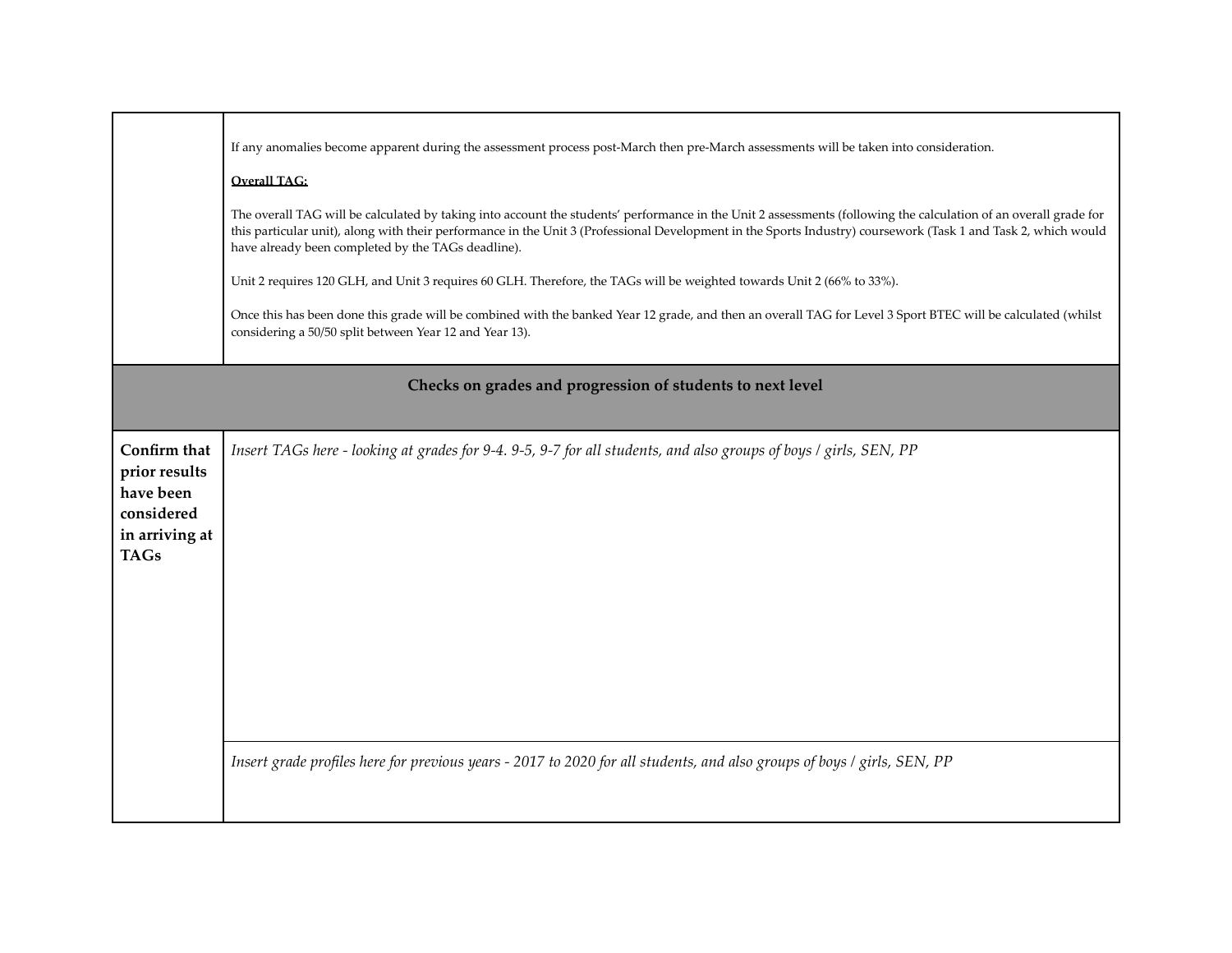|                                | Year                                                                                                                                                                                                                                                                                    | <b>Name</b>                                                                                                                     | $D^*$ % | $D^*$ - $D$ % |      | D* - M % D* - L2P % |                                                                                                                                                  |  |  |
|--------------------------------|-----------------------------------------------------------------------------------------------------------------------------------------------------------------------------------------------------------------------------------------------------------------------------------------|---------------------------------------------------------------------------------------------------------------------------------|---------|---------------|------|---------------------|--------------------------------------------------------------------------------------------------------------------------------------------------|--|--|
|                                |                                                                                                                                                                                                                                                                                         | 2019 Sport BTEC                                                                                                                 | 0       | 15.4          | 61.5 | 100                 |                                                                                                                                                  |  |  |
|                                |                                                                                                                                                                                                                                                                                         | 2018 Sport BTEC                                                                                                                 | 5.9     | 5.9           | 29.4 | 82.4                |                                                                                                                                                  |  |  |
|                                |                                                                                                                                                                                                                                                                                         |                                                                                                                                 |         |               |      |                     |                                                                                                                                                  |  |  |
|                                | The TAGs are in line with the result of previous cohorts; however, the cohort is so small that the difference is not significant. Moderation has taken place both<br>across the department internally and across departments within the MAT.                                            |                                                                                                                                 |         |               |      |                     |                                                                                                                                                  |  |  |
|                                |                                                                                                                                                                                                                                                                                         |                                                                                                                                 |         |               |      |                     |                                                                                                                                                  |  |  |
| Can students                   | It can be confirmed that at the end of the assessment period students on the qualification would have covered all relevant topics, including:                                                                                                                                           |                                                                                                                                 |         |               |      |                     |                                                                                                                                                  |  |  |
| progress to                    | AO1 Demonstrate knowledge and understanding of the effects of lifestyle choices on an individual's health and well-being<br>AO2 Apply knowledge and understanding of fitness principles and theory, lifestyle modification techniques, nutritional requirements and training methods to |                                                                                                                                 |         |               |      |                     |                                                                                                                                                  |  |  |
| the next                       |                                                                                                                                                                                                                                                                                         |                                                                                                                                 |         |               |      |                     |                                                                                                                                                  |  |  |
| level?                         | an individual's needs and goals                                                                                                                                                                                                                                                         |                                                                                                                                 |         |               |      |                     |                                                                                                                                                  |  |  |
|                                |                                                                                                                                                                                                                                                                                         | AO3 Analyse and interpret screening information relating to an individual's lifestyle questionnaire and health monitoring tests |         |               |      |                     |                                                                                                                                                  |  |  |
|                                |                                                                                                                                                                                                                                                                                         |                                                                                                                                 |         |               |      |                     | AO4 Evaluate qualitative and quantitative evidence to make informed judgements about how an individual's health and well-being could be improved |  |  |
|                                | AO5 Be able to develop a fitness training programme with appropriate justification                                                                                                                                                                                                      |                                                                                                                                 |         |               |      |                     |                                                                                                                                                  |  |  |
|                                | As such, students will have the appropriate knowledge and a solid foundation with which to explore the option of studying on a relevant further education<br>course.                                                                                                                    |                                                                                                                                 |         |               |      |                     |                                                                                                                                                  |  |  |
|                                |                                                                                                                                                                                                                                                                                         |                                                                                                                                 |         |               |      |                     |                                                                                                                                                  |  |  |
|                                |                                                                                                                                                                                                                                                                                         |                                                                                                                                 |         |               |      |                     |                                                                                                                                                  |  |  |
|                                |                                                                                                                                                                                                                                                                                         |                                                                                                                                 |         |               |      |                     |                                                                                                                                                  |  |  |
|                                |                                                                                                                                                                                                                                                                                         |                                                                                                                                 |         |               |      |                     |                                                                                                                                                  |  |  |
|                                |                                                                                                                                                                                                                                                                                         |                                                                                                                                 |         |               |      |                     |                                                                                                                                                  |  |  |
|                                |                                                                                                                                                                                                                                                                                         |                                                                                                                                 |         |               |      |                     |                                                                                                                                                  |  |  |
|                                |                                                                                                                                                                                                                                                                                         |                                                                                                                                 |         |               |      |                     |                                                                                                                                                  |  |  |
|                                |                                                                                                                                                                                                                                                                                         |                                                                                                                                 |         |               |      |                     |                                                                                                                                                  |  |  |
|                                |                                                                                                                                                                                                                                                                                         |                                                                                                                                 |         |               |      |                     |                                                                                                                                                  |  |  |
| <b>Confirmation statements</b> |                                                                                                                                                                                                                                                                                         |                                                                                                                                 |         |               |      |                     |                                                                                                                                                  |  |  |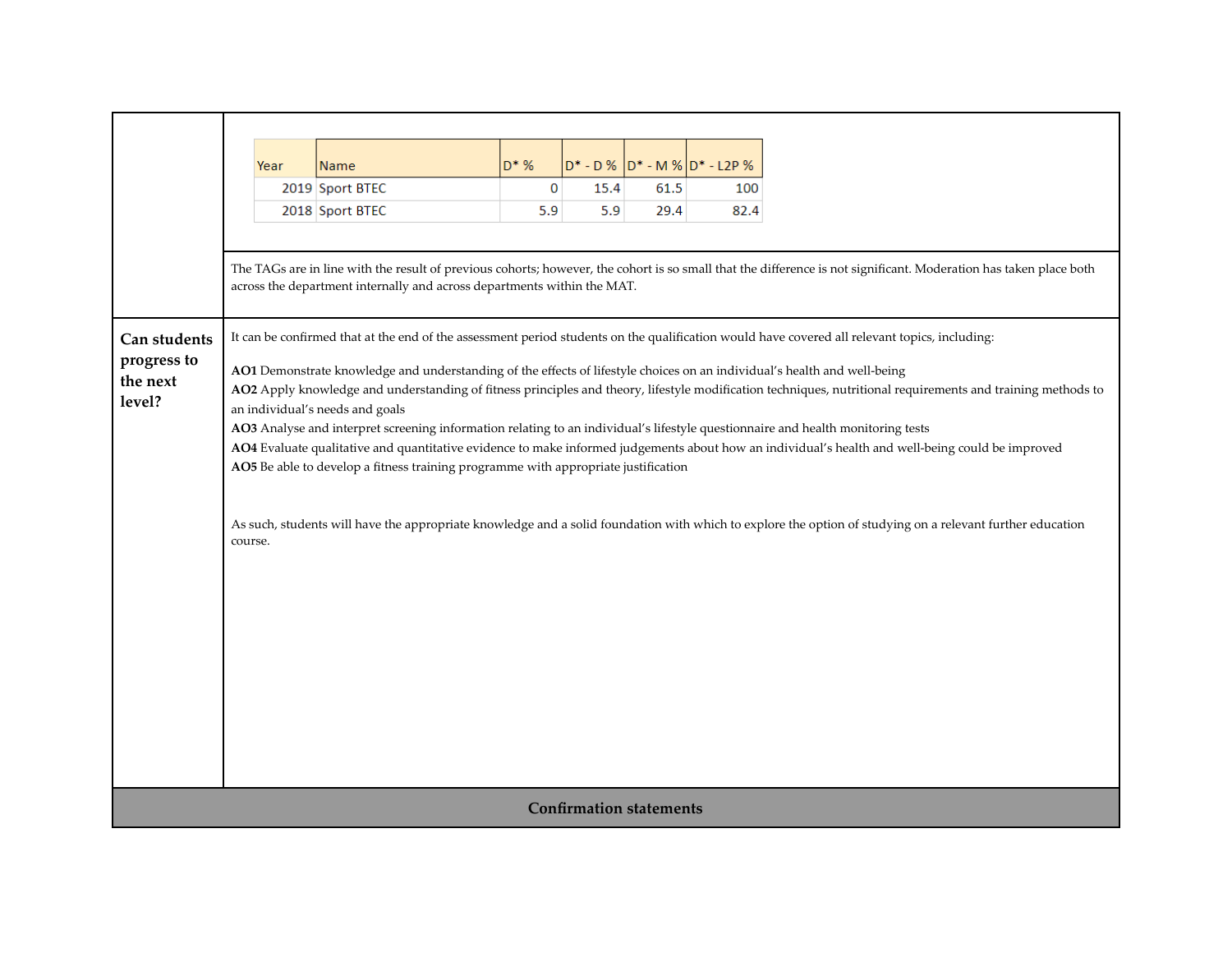| <b>HoD Confirmation Statement:</b>                                                                                                                                                         | Yes / No |
|--------------------------------------------------------------------------------------------------------------------------------------------------------------------------------------------|----------|
| I Craig Price, the Head of PE confirm that                                                                                                                                                 |          |
| these grades have been checked for accuracy, reviewed by a second member of staff and<br>are accurate and represent the professional judgements made by my team                            | Yes      |
| entries were appropriate for each candidate in that students entered were those already<br>studying the course, and each candidate has no more than one entry per subject                  | Yes      |
| my subject has met the requirements set out by exam boards/JCQ for internal quality<br>assurance (details given above)                                                                     | Yes      |
| I am satisfied that each student's grade is based on an appropriately broad range of<br>$\bullet$<br>evidence, and is their own work                                                       | Yes      |
| exam board requirements have been met for any private candidates                                                                                                                           | Yes      |
| access arrangements and reasonable adjustments were provided with appropriate input<br>from the SENCo and other specialists (and where they were not, that has been taken into<br>account) | Yes      |
| I and my team have taken note of the guidance from exam boards about minimising bias,<br>and I am confident that the judgements are fair                                                   | Yes      |
| all relevant student evidence and records are available for inspection, as necessary, as<br>have been passed to the Examinations Officer for secure keeping                                | Yes      |